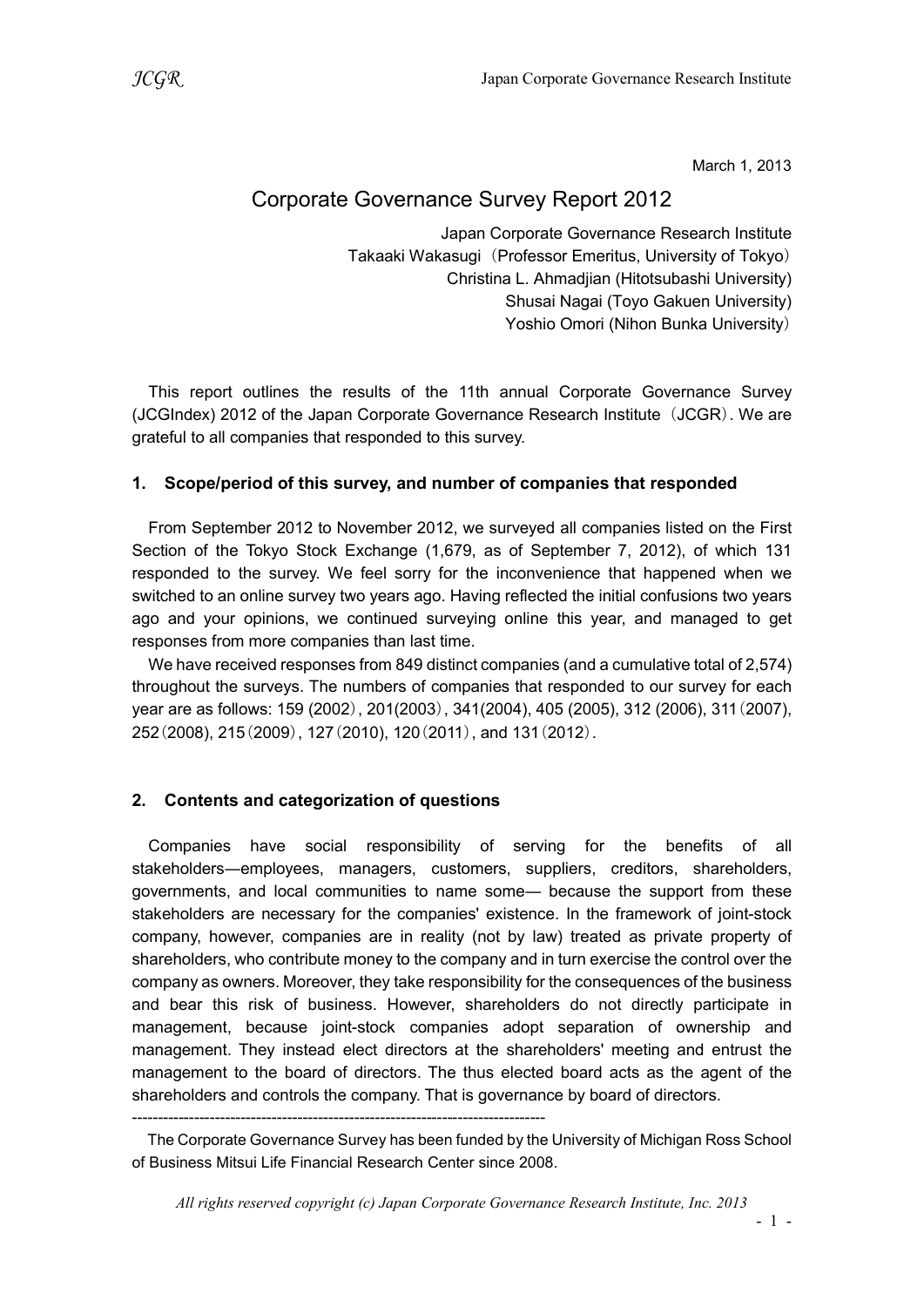In the last 20 years, separation of governance and management has become the foundation of corporate governance. Although directors used to simultaneously serve as executive officers all over the world, it is now the global understanding that directors should be separate from executive officers against the backdrop of fierce competitive environments of globalization and innovation. Under this model of separation, board of directors should focus on governance to bring about good management from executive officers, who are selected by board of directors and entrusted with management.

Here, the board of directors is tasked with nomination, compensation, and audit functions for the effective governance. It selects good candidates of executives through its nomination function. It exercises the compensation function of providing an incentive for goal-oriented management to executive officers in the form of performance-linked compensation system. Furthermore, the function of auditing the management's business execution is indispensable to fulfill the current needs of compliance. Executives establish the management system under the governance by board of directors to pursue profit through business operations.

Based on the above described best practice, JCGIndex Survey's questions are comprised of the following 7 parts:

| Part I Performance targets, leadership of CEO 9 questions        |              |
|------------------------------------------------------------------|--------------|
| Part II Efforts on corporate governance                          | 4 questions  |
| Part III Board of directors                                      | 10 questions |
| PartIV Management system                                         | 10 questions |
| Part V Evaluation of management, compensation system 5 questions |              |
| PartVI Management of consolidated subsidiaries2 questions        |              |
| PartVII Communication with shareholders                          | 8 questions  |

These 48 questions in total are recategorized into 4 categories to calculate sub-scores for each category. Each category represents the following perspective:

|  | Category I Performance targets and structure of responsibilities of management |
|--|--------------------------------------------------------------------------------|
|  | Based on Part I and Part II                                                    |

- Category Ⅱ Functions and composition of board of directors Based on PartⅢ
- Category Ⅲ Executive management structure of top management Based om PartIV, Part V and PartVI
- Category Ⅳ Communication with shareholders and transparency Based on PartⅦ

Categories Ⅰ and Ⅱ are related to corporate governance system, and Ⅲ and Ⅳ are about corporate management system. Although it is possible to value the corporate governance through Categories Ⅰ and Ⅱ alone, Categories Ⅲ and Ⅳ are incorporated into JCGIndex, based on the belief that good management system is established under the good governance system.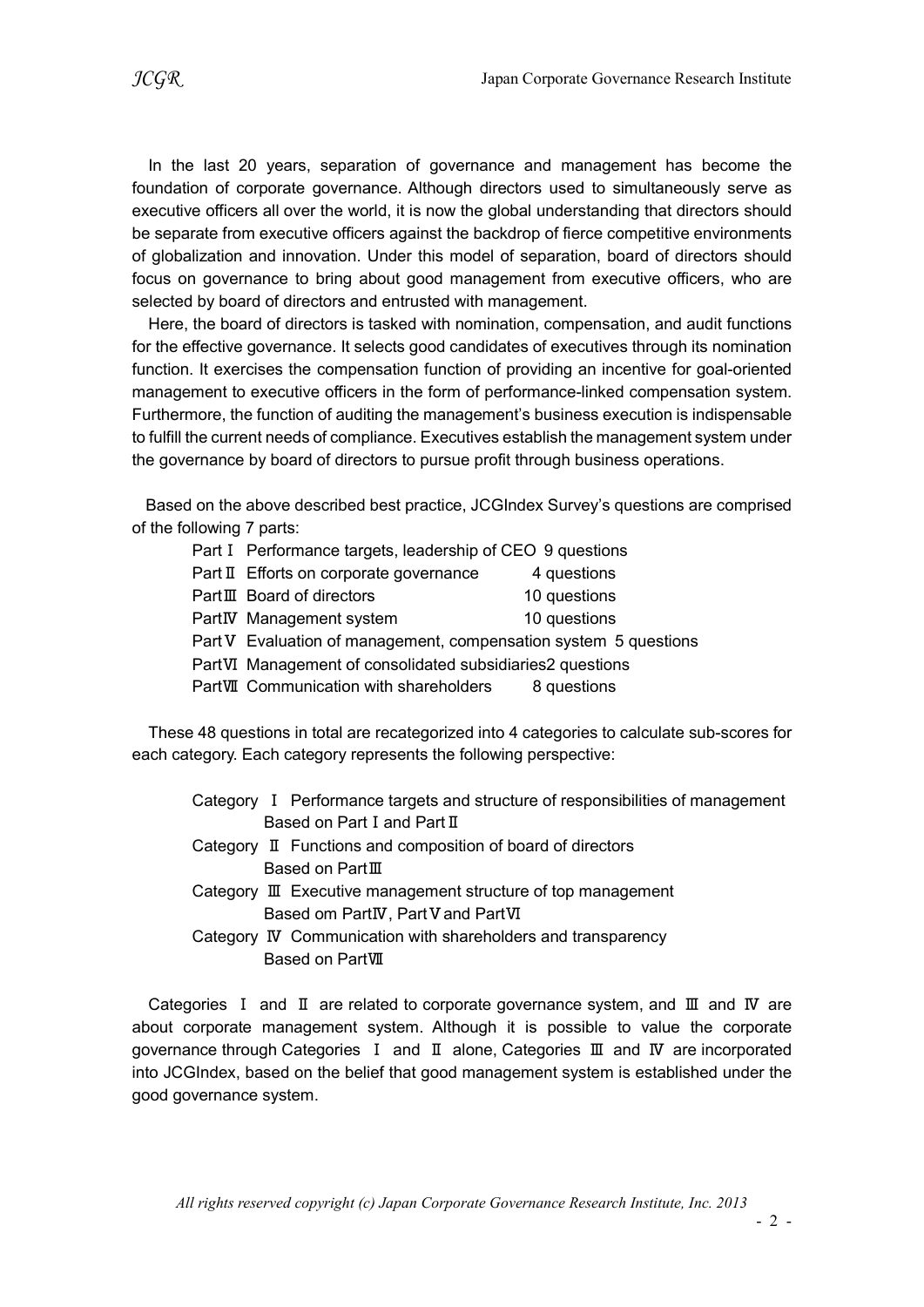# 3. Distribution of JCGIndex

The results of JCGIndex for the 131 companies that responded to our survey in 2012 turned out as the graph in the below shows. While this time's questions are exactly identical to those in the last survey, we have made the scoring standard stricter for some questions, since (1) understanding and interest in corporate governance are now enhancing and (2) the relevant systems on internal control and independent directors were revised. However, both the mean JCGIndex and the standard deviation slightly increased from 2011: the former to 52.08 from 51.28, the latter to 15.01 from 14.68. The maximum JCGIndex in 2012 increased to 80 from 77 in 2011, but the minimum decreased to 13 from 17.



Mean:52.08 Standard deviation:15.01

# 4. Trend of JCGIndex distribution

The trends of mean, maximum and minimum in the past 10 surveys for JCGIndex are presented in the figure above. It should be noted that the figures for each year cannot be simply compared to those for another, because the samples change year by year. Furthermore, questions and proportions were modified in 2006, and proportions alone moderately changed in 2009. Still, an upward trend in JCGIndex is observed.

Even though only a couple of companies achieve JCGIndex of the maximum or near level, the maximum has consistently decreased from 2006, which can be largely attributable to the changes in questions and proportions.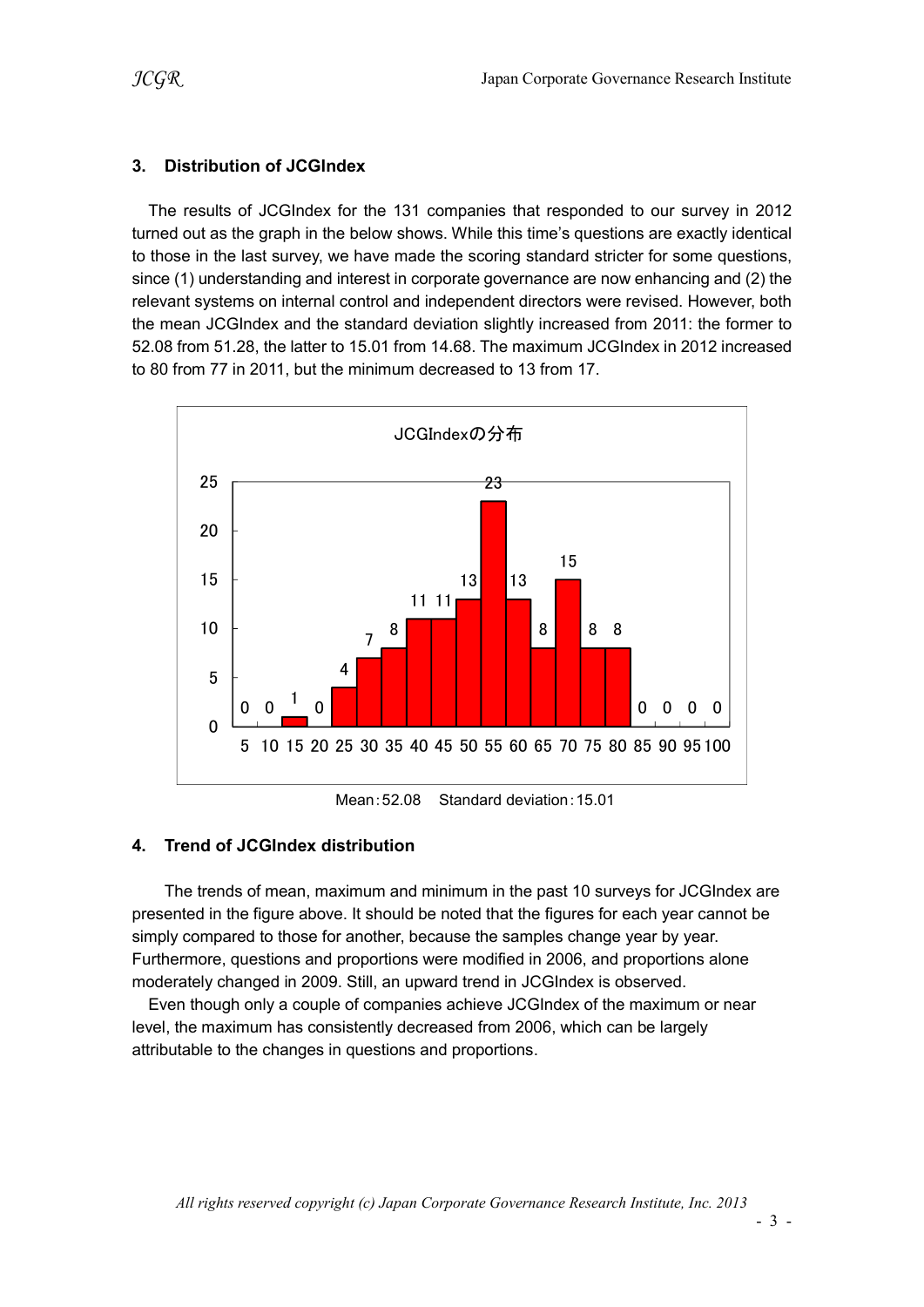

### 5. Category scores and achievement rates

To clarify the companies' performance for each category having different weight, the table below converts the mean figure into achievement rate in percentage. The table also contains JCGIndex and the previous year's results (in parentheses) just for reference。

Just as the same as the previous surveys, the achievement rates of Categories I and II for corporate governance remain still low. This clearly implies the overall inadequacy of Japanese corporate governance but could be also interpreted that management reforms are preceding in Japanese companies. Nonetheless, the achievement rates for Categories III and Ⅳ are still not sufficient (about 60% and 67%, respectively), which might attest "no good governance, no good management."

|                 | Category                              | Weight<br>(A) | Mean<br>(B) | Achievement<br>rate<br>(B) / (A) |
|-----------------|---------------------------------------|---------------|-------------|----------------------------------|
|                 | Performance targets and structure of  | 29            | 11.97       | 41.3%                            |
|                 | responsibilities of management        | (29)          | (12.13)     | $(41.8\%)$                       |
| Ш               | Functions and composition of board    | 26            | 11.69       | 45.0%                            |
|                 | of directors                          | (26)          | (9.46)      | $(36.4\%)$                       |
| Ш               | Executive management structure of     | 25            | 14.94       | 59.8%                            |
|                 | top management                        | (25)          | (16.43)     | (65.7%)                          |
| IV              | Communication<br>with<br>shareholders | 20            | 13.47       | 67.4%                            |
|                 | and transparency                      | (20)          | (13.26)     | $(66.3\%)$                       |
| <b>JCGIndex</b> |                                       | 100           | 52.08       |                                  |
|                 |                                       | (100)         | (51.28)     |                                  |

Sub-scores and achievement rates by category

\*Results in 2011 are in parentheses.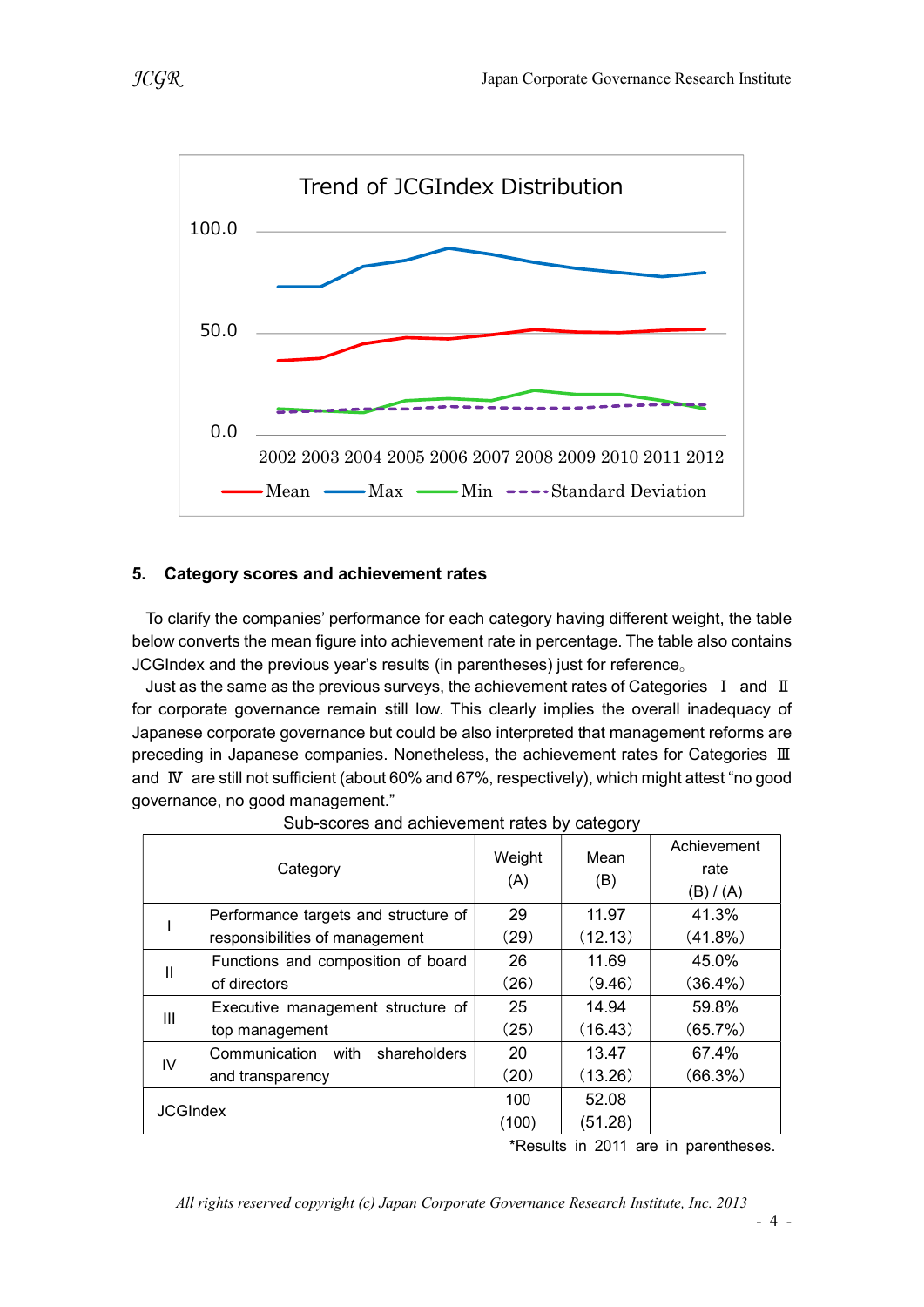Below are tables for distribution of sub-scores by category. This time, we especially made the scoring standard stricter for the functions of the board of directors. Companies that merely follow the law on the composition of the board get no score. Those that are reluctant to separate governance and management or introduce independent directors even lose scores.





Mean:11.97 standard Deviation:4.60

Category Ⅱ Functions and composition of board of directors



All rights reserved copyright (c) Japan Corporate Governance Research Institute, Inc. 2013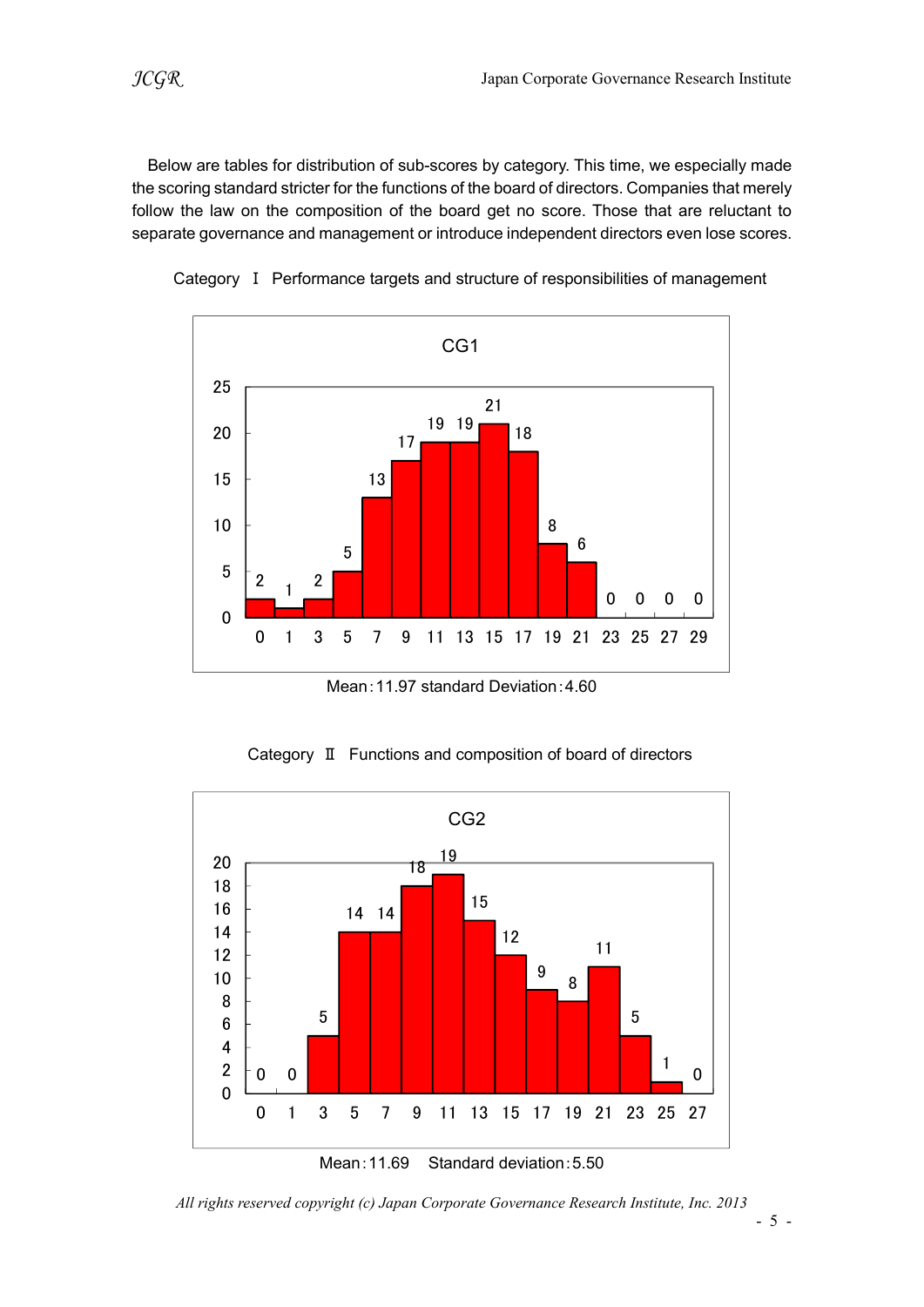

Category Ⅲ Executive management structure of top management

Mean:14.94 Standard deviation:3.58



Category Ⅳ Communication with shareholders and transparency

Mean: 13.47 Standard deviation: 4.63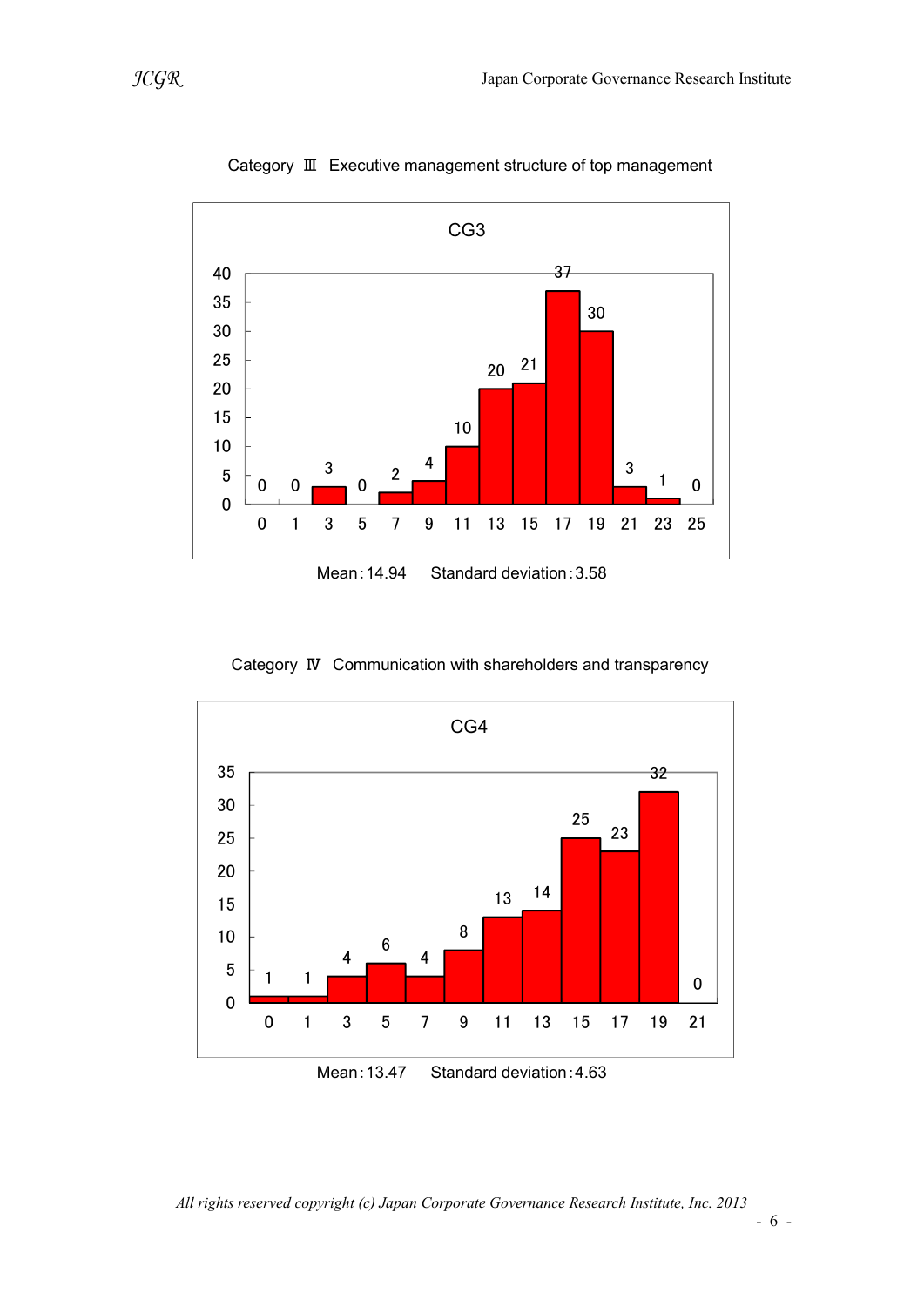|                 | Mean  | Standard | Median | Mode | Standard  | Min | Max |
|-----------------|-------|----------|--------|------|-----------|-----|-----|
|                 |       | error    |        |      | deviation |     |     |
| <b>JCGIndex</b> | 52.08 | 1.31     | 53     | 40   | 15.01     | 13  | 80  |
| Category        | 11.97 | 0.40     | 12     | 14   | 4.60      |     | 20  |
| Category II     | 11.69 | 0.48     | 11     | 10   | 5.50      | ◠   | 24  |
| Category<br>皿   | 14.94 | 0.31     | 16     | 16   | 3.58      | ∩   | 22  |
| Category IV     | 13.47 | 0.40     | 15     | 18   | 4.63      |     | 19  |

Descriptive statistics values of sub-scores by category and JCGIndex are as follows.

# 6. Correlation coefficient between JCGIndex and category scores

The table below shows correlation coefficients between categories and between a category and JCGIndex. The correlations among categories are roughly between 0.5 and 0.6, with the maximum being 0.6042 for Categories Ⅰ and Ⅱ. That means that each category does not overlap with others greatly and rather covers distinctive factors. It is therefore meaningful to measure the condition of corporate governance with these four categories.

|                 | Category | Category II | Category $\mathbb I$ | Category IV | <b>JCGIndex</b> |
|-----------------|----------|-------------|----------------------|-------------|-----------------|
| Category        | 1.0000   |             |                      |             |                 |
| Category<br>П   | 0.6042   | 1.0000      |                      |             |                 |
| Category<br>Ш   | 0.5557   | 0.5333      | 1.0000               |             |                 |
| Category IV     | 0.5424   | 0.5743      | 0.5301               | 1.0000      |                 |
| <b>JCGIndex</b> | 0.8275   | 0.8556      | 0.7674               | 0.8112      | 1.0000          |

Correlations among sub-scores and JCGIndex

# 7. Trend of achievement rate by category

The table below depicts the trend of achievement rates by category. It is remarkable that in 2012, the rate for Category Ⅱ representing the functions and composition of board of directors (which is to say corporate governance itself) surged but the rate for Category Ⅲ representing the management system dropped. On the other hand, the rates for Category Ⅰ do not present a clear trend throughout the survey.

What is significant is that Category **IV** representing disclosure and transparency saw the rate rapidly increase until 2006 and remains high afterward, while the rate for Category Ⅲ began to decrease, as explained above, after having been on an upward trend. That could indicate that the management reforms are progressing (still, not sufficient yet).

It is significant that the achievement rates for the management categories of Ⅲ and Ⅳ constantly exceed those for the governance categories of Ⅰ and Ⅱ throughout the surveys. That is a clear indication that governance systems are far from developed.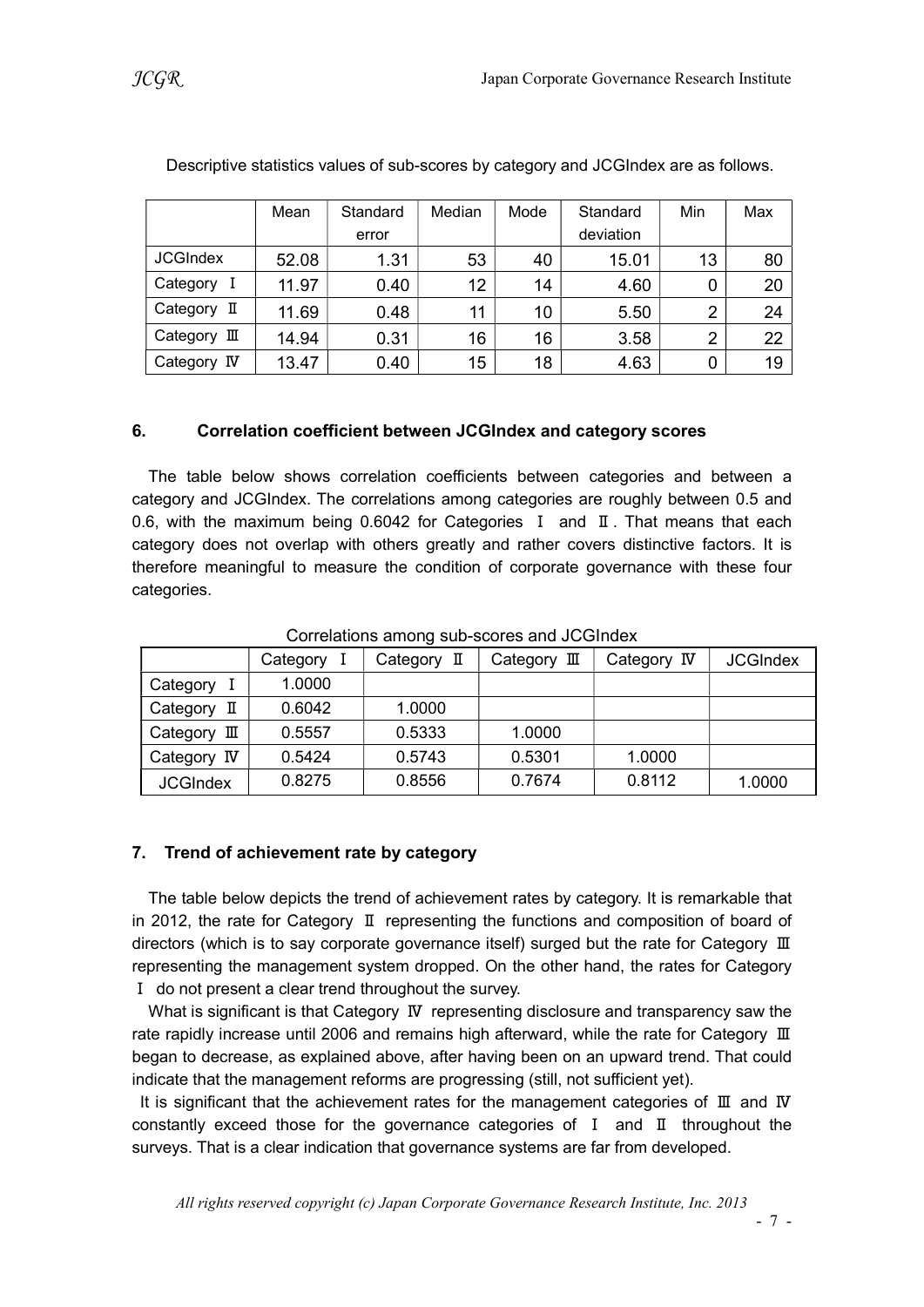

#### Table Trend of achievement rates by category

# 8. High JCGIndex companies and low JCGIndex companies

The mean of JCGIndex is 52.08, and the standard deviation of JCGIndex is 15.01 for 2012. Mean plus a standard deviation equals to 67.09 and mean minus a standard deviation equals to 37.07. From these calculations, we define JCGIndex of 68 or more to be high JCGIndex, and JCGIndex of 37 or less to be low JCGIndex. With the actual number of high JCGIndex companies being 24 and low JCGIndex companies 24, the distribution of JCGIndex is close to normal distribution (in a normal distribution, companies above/below a standard deviation would constitute approximately 15.9% for each, so the number would be 21 for each).

The table below exhibits the sub-scores by category and JCGIndex of the high and low JCGIndex companies.

|                            | Category |      |       |      |                 |  |
|----------------------------|----------|------|-------|------|-----------------|--|
|                            |          | П    | Ш     | IV   | <b>JCGIndex</b> |  |
| High JCGIndex<br>companies | 17.7     | 20.0 | 18.0  | 17.5 | 73.3            |  |
| Low JCGIndex<br>companies  | 6.4      | 5.7  | 10.34 | 6.8  | 29.3            |  |

#### JCGIndex and category scores of high and low JCGIndex companies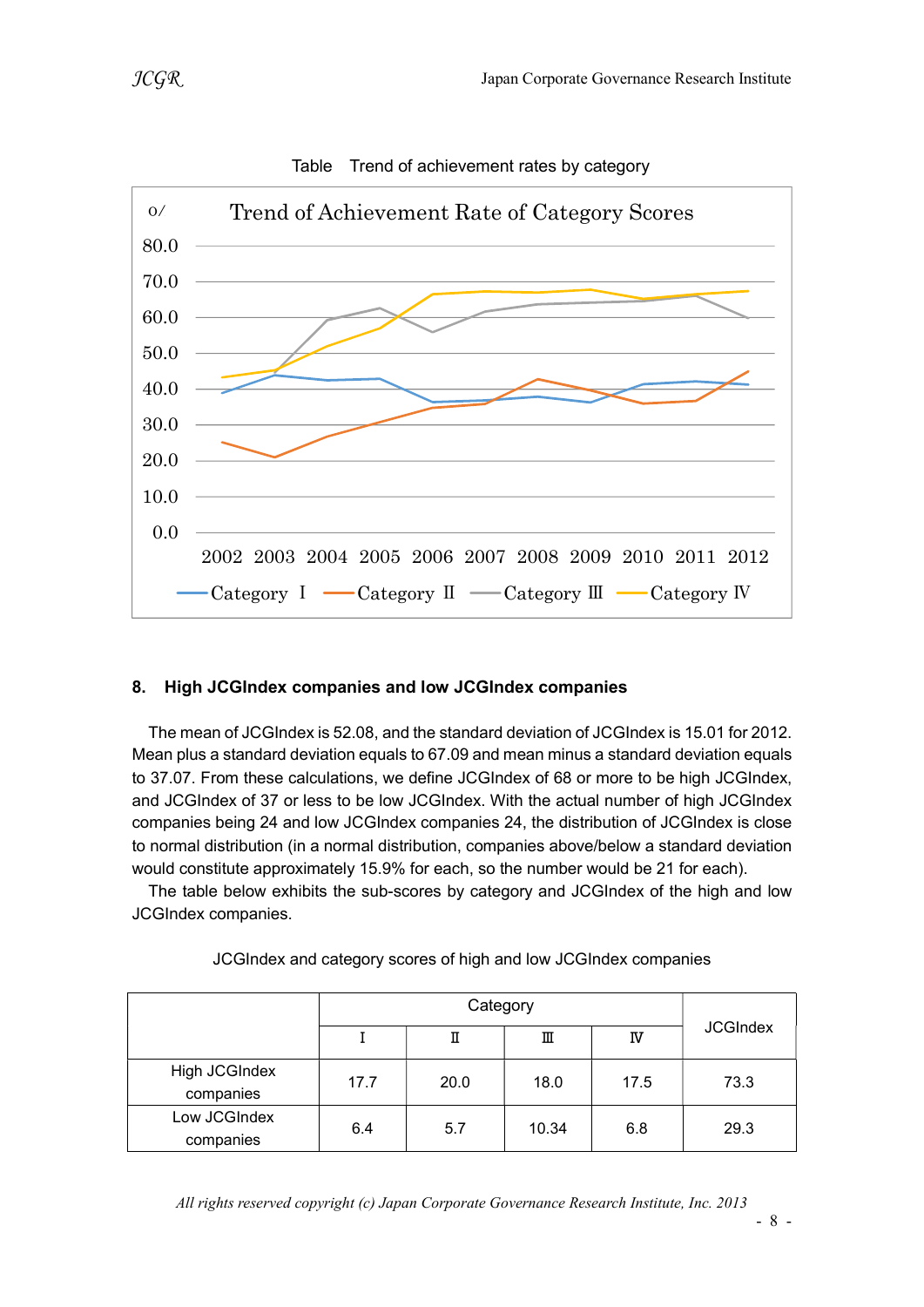High JCGIndex companies achieve 2.5 times as much JCGIndex as low JCGIndex companies. In addition, the sub-scores for High JCGIndex companies are far better than those for low JCGIndex companies in every category. This indicates that every category functions as a condition for high JCGIndex companies.

The table above presents, however, that the difference between high and low JCGIndex companies is relatively small in Categories Ⅲ and Ⅳ for management evaluation and significantly large in CategoriesⅠ and Ⅱ for governance evaluation. The difference is especially remarkable in Category Ⅱ for functions and composition of board of directors, clearly implying that high JCGIndex companies and low JCGIndex companies are differentiated with board of directors as the center of corporate governance system. As for management system, the companies see larger difference in Category Ⅳ for disclosure and transparency.

#### 9. Companies with high JCGIndex

See the list of companies with high JCGIndex attached to this report.

#### 10. Closing remarks

2012 marks the 11th JCGIndex Survey. Although the number of companies that responded to the survey slightly increased from 2011, this year could not see a reversal of a declining trend of respondents.

Even though the Japanese stock market has been buoyant since the end of 2012, when the government returned to the Liberal Democratic Party from the Democratic Party of Japan, the downward trend that had lasted for more than 20 years has not turned around yet. Prime Minister Abe vows to revitalize the country's economy, but it fully depends on whether the Japanese companies can revitalize themselves. It is the management who are responsible for the revitalization of the companies. Since the purpose of governance is to induce good management, the success in corporate governance reforms is the key to the successful economic revival of Japan.

As we assert every time, capitalism centering on the joint-stock company system aims to make society safer and richer through companies' profit-making in the framework of market economy under competition. Shareholders, who exercise governance over corporate management, are responsible for companies' commercial success. In Japan, where the roles and responsibilities of shareholders are hardly taken into consideration, the lack of corporate governance is apparent. That makes the companies too fragile in the fierce global competition. Mr. Abe talks of economic revitalization without making enough remarks about corporate management. Economy cannot get back on track without reviving the corporate performance, and once again, the sound corporate governance is the starting point of reviving the companies.